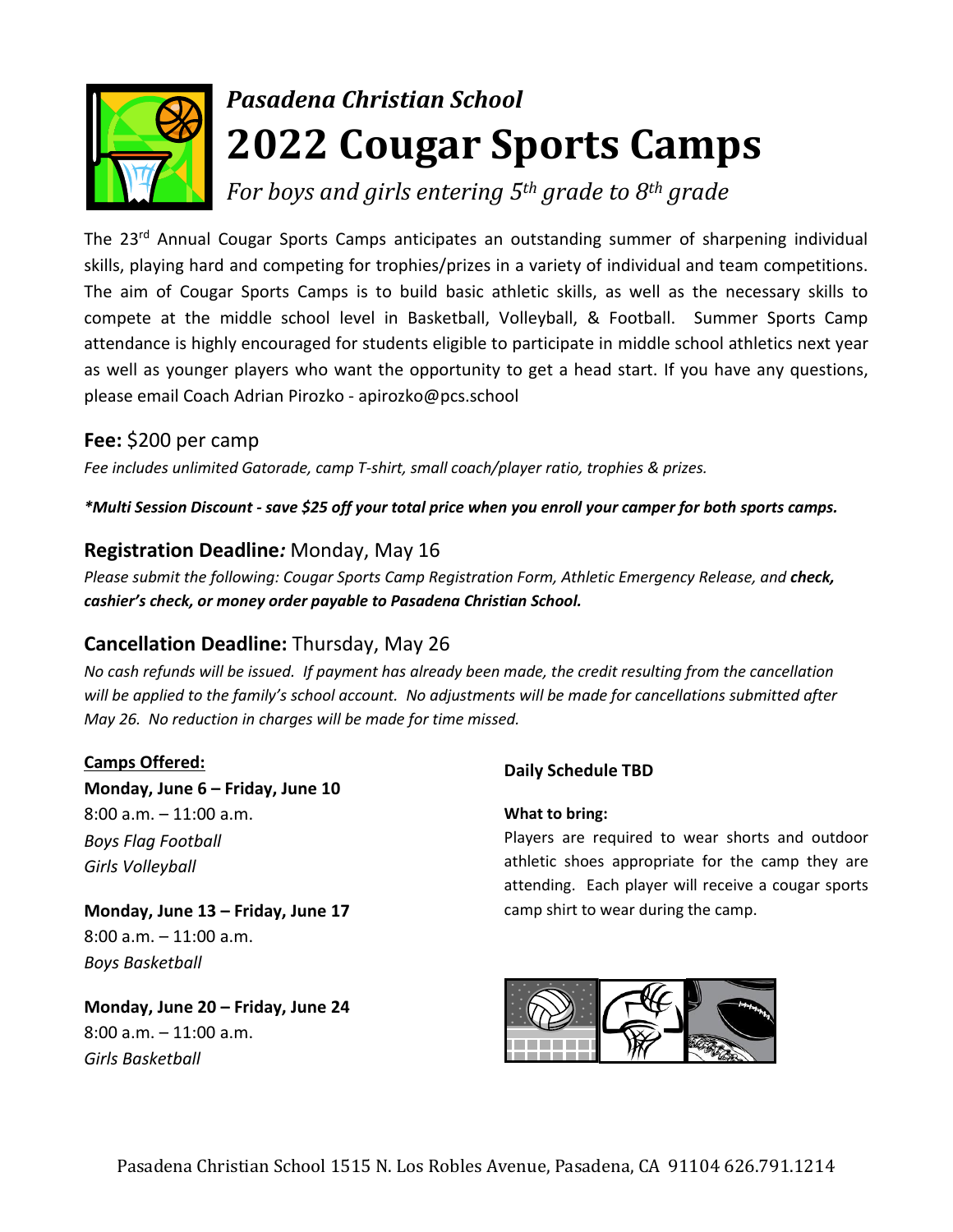

# *Pasadena Christian School* **2022 Cougar Sports Camps Registration Form**

| <b>Camp Shirt Size:</b>                         |  |        |                                                                                                                                                                                                                                                                                                                                                     |      |
|-------------------------------------------------|--|--------|-----------------------------------------------------------------------------------------------------------------------------------------------------------------------------------------------------------------------------------------------------------------------------------------------------------------------------------------------------|------|
| $\Box$ Youth Small                              |  |        | Adult Medium                                                                                                                                                                                                                                                                                                                                        |      |
| <b>Youth Medium</b><br>$\Box$                   |  |        | $\Box$ Adult Large                                                                                                                                                                                                                                                                                                                                  |      |
| $\Box$ Youth Large                              |  | $\Box$ | <b>Adult XL</b>                                                                                                                                                                                                                                                                                                                                     |      |
| <b>Adult Small</b><br>$\Box$                    |  |        |                                                                                                                                                                                                                                                                                                                                                     |      |
| Please check the camps you are registering for: |  |        |                                                                                                                                                                                                                                                                                                                                                     |      |
| Boys Flag Football (June 6-10)<br>$\Box$        |  |        | \$___________                                                                                                                                                                                                                                                                                                                                       |      |
| Girls Volleyball (June $6 - 10$ )<br>$\Box$     |  |        | $\begin{picture}(20,20) \put(0,0){\line(1,0){10}} \put(15,0){\line(1,0){10}} \put(15,0){\line(1,0){10}} \put(15,0){\line(1,0){10}} \put(15,0){\line(1,0){10}} \put(15,0){\line(1,0){10}} \put(15,0){\line(1,0){10}} \put(15,0){\line(1,0){10}} \put(15,0){\line(1,0){10}} \put(15,0){\line(1,0){10}} \put(15,0){\line(1,0){10}} \put(15,0){\line(1$ |      |
| Boys Basketball (June $13 - 17$ )<br>П.         |  |        | $\begin{picture}(20,20) \put(0,0){\line(1,0){10}} \put(15,0){\line(1,0){10}} \put(15,0){\line(1,0){10}} \put(15,0){\line(1,0){10}} \put(15,0){\line(1,0){10}} \put(15,0){\line(1,0){10}} \put(15,0){\line(1,0){10}} \put(15,0){\line(1,0){10}} \put(15,0){\line(1,0){10}} \put(15,0){\line(1,0){10}} \put(15,0){\line(1,0){10}} \put(15,0){\line(1$ |      |
| Girls Basketball (June 20 - 24)<br>$\Box$       |  |        |                                                                                                                                                                                                                                                                                                                                                     |      |
| *Multi Session Discount<br>$\Box$               |  |        | $\frac{1}{2}$                                                                                                                                                                                                                                                                                                                                       |      |
|                                                 |  | Total: | $\frac{1}{2}$ , and the set of $\frac{1}{2}$                                                                                                                                                                                                                                                                                                        |      |
|                                                 |  |        |                                                                                                                                                                                                                                                                                                                                                     | Date |
|                                                 |  |        |                                                                                                                                                                                                                                                                                                                                                     |      |

**CAMP FEES: \$200 per camp (includes Camp T-shirt)**

*\*Multi Session Discount - save \$25 off your total price when you enroll your camper for both sports camps*

**PLEASE SUBMIT REGISTRATION FORM, ATHLETIC EMERGENCY RELEASE AND PAYMENT BY MAY 16**

*Questions: call Coach Pirozko at 626-791-1214 X 276 or email apirozko@pcs.school*

Pasadena Christian School 1515 N. Los Robles Avenue, Pasadena, CA 91104 626.791.1214